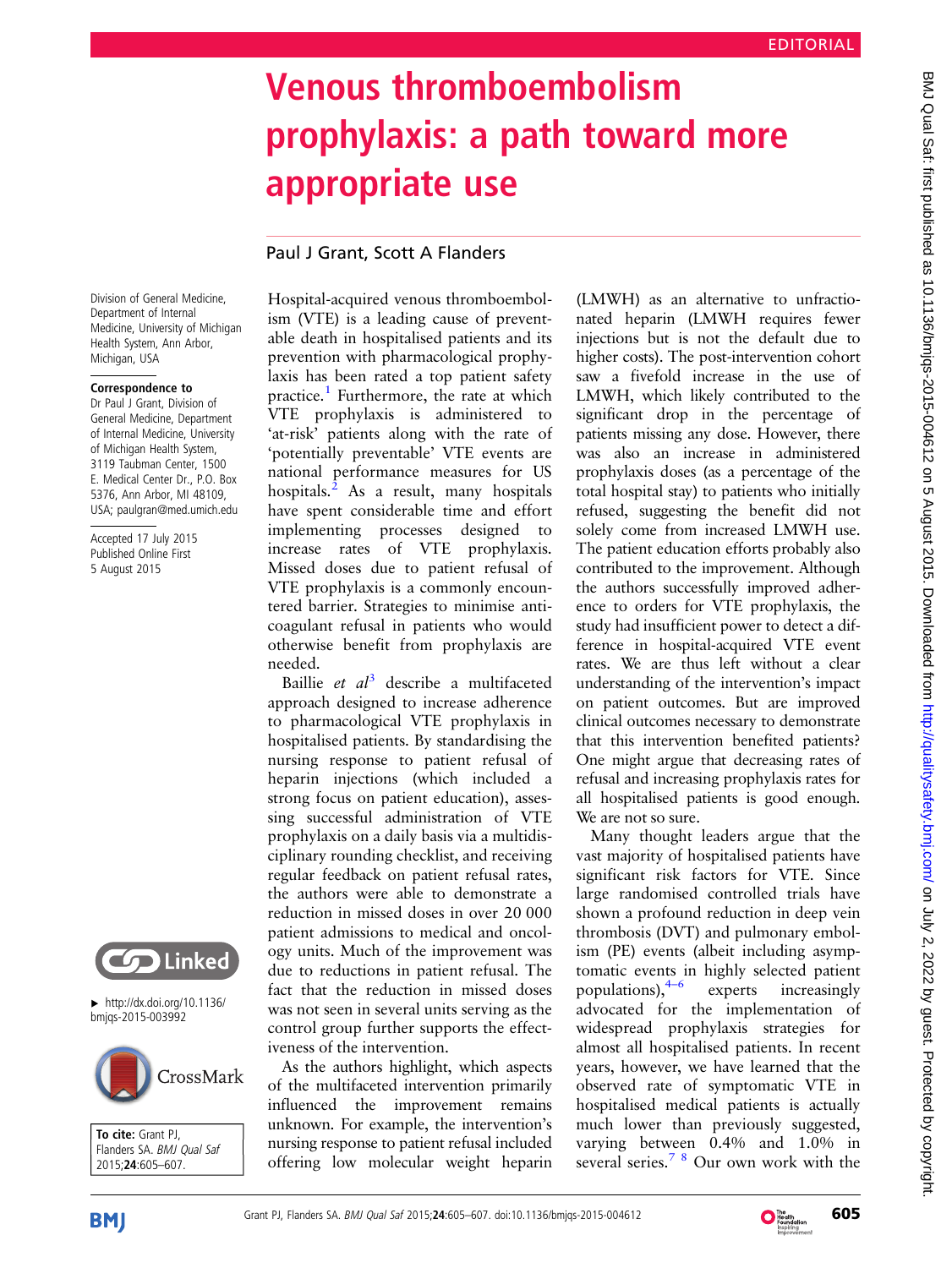<span id="page-1-0"></span>Michigan Hospital Medicine Safety Consortium, a clinical quality collaborative and data registry consisting of over 100 000 hospitalised medical patients from 48 hospitals, has also demonstrated a low VTE event rate in non-ICU medical patients.

Furthermore, using a definition of risk that considers most hospitalised medical patients at elevated risk for VTE, we have shown that hospitals using pharmacological prophylaxis in a high percentage of their patients did not have lower severity adjusted rates of VTE when compared to hospitals which used prophylaxis more sparingly. $9$  The percentage of patients receiving pharmacological prophylaxis at the high utilisation hospitals in the Michigan collaborative (84%) was comparable to the rate of prophylaxis in the study by Baillie et  $al^3$  (prophylaxis ordered for 82% of the length of stay). This suggests that without any convincing data showing an impact on VTE outcomes, or at least a better understanding of the VTE risk profile for patients included in the Baillie *et al*<sup>3</sup> study, we are unsure if the increasing rates of prophylaxis led to a net benefit.

There are high-risk cohorts of patients who should routinely receive VTE prophylaxis. For example, patients hospitalised with cancer are repeatedly shown to be at particularly high risk for VTE. We would argue that the strategies employed by Baillie *et al*<sup>3</sup> to broadly increase prophylaxis in this cohort were well targeted. However, it is increasingly evident that not all hospitalised medical patients require pharmacological prophylaxis.<sup>7</sup> Depending on the risk assessment model used, the size of the population at low risk for VTE may be as large as 60% or more for non-ICU medical patients.[10](#page-2-0) In low-risk patients, it is unlikely that pharmacological prophylaxis will offer any benefit, and the risks—which include bleeding, patient discomfort and excess costs—could be minimised by avoiding unnecessary anticoagulant therapy.

The American College of Chest Physicians strongly recommends avoiding VTE prophylaxis (pharmacological and mechanical) in low-risk medical patients in their most recent clinical practice guideline.<sup>[11](#page-2-0)</sup> In our Michigan collaborative, avoidance of pharmacological prophylaxis in low-risk patients (by any definition) is seldom practiced, perhaps due to years of hearing that most patients are at risk for VTE and warrant prophylaxis. We are now focusing on identifying strategies our hospitals can use to decrease VTE prophylaxis administration in low-risk patients.

This need for 'undiffusion' of established practice<sup>[12](#page-2-0)</sup> was recently described in reference to numerous clinical practices where newer data highlight a need to eliminate practices we once thought were beneficial (eg, perioperative β-blockers, stress-dosed steroids in the ICU, postoperative blood transfusions, and tight blood glucose control). These are all examples where we have come to recognise that 'less is more' and it

seems that pharmacological VTE prophylaxis in the subset of lower risk medical patients is yet another example. As our knowledge in this field improves, the pendulum needs to swing back away from the common practice of VTE prophylaxis for all patients.

In addition to efforts to reduce the rate of VTE prophylaxis for low-risk patients while ensuring delivery for the high-risk subsets, the challenge remains over what to do with the large moderate-risk group. Individualised risk assessment for both VTE and bleeding may be able to distinguish which patients would derive more benefit than risk from anticoagulant therapy. Although physicians and quality leaders have historically felt most comfortable using guidelines, checklists and automated order sets to deliver care, this may be an area where individualised patientcentred care and shared decision-making will drive the future direction of VTE prophylaxis. Engaging patients in the discussion about prophylaxis use, as was effectively done by Baillie et  $al$ ,<sup>3</sup> will be critical if we are to succeed. William Osler once said "medicine is a science of uncertainty and an art of probability". As it is almost certain that a perfect VTE risk assessment model will never be developed, this sentiment will surely remain true.

#### Competing interests None declared.

Provenance and peer review Commissioned; internally peer reviewed.

### **REFERENCES**

- 1 Shekelle PG, Pronovost PJ, Wachter RM, et al. The top patient safety strategies that can be encouraged for adoption now. [Ann](http://dx.doi.org/10.7326/0003-4819-158-5-201303051-00001) [Intern Med](http://dx.doi.org/10.7326/0003-4819-158-5-201303051-00001) 2013;158:365–8.
- 2 The Joint Commission. Venous thromboembolism core measure set. [http://www.jointcommission.org/core\\_measure\\_](http://www.jointcommission.org/core_measure_sets.aspx) [sets.aspx](http://www.jointcommission.org/core_measure_sets.aspx) (accessed 10 Jul 2015).
- Baillie CA, Guevara JP, Boston RC, et al. A unit-based intervention aimed at improving patient adherence to pharmacological thromboprophylaxis. BMJ Qual Saf 2015; 24:654–60.
- Samama MM, Cohen AT, Darmon J, et al. A comparison of enoxaparin with placebo for the prevention of venous thromboembolism in acutely ill medical patients. [New Engl J](http://dx.doi.org/10.1056/NEJM199909093411103) [Med](http://dx.doi.org/10.1056/NEJM199909093411103) 1999;341:793–800.
- 5 Leizorovicz A, Cohen AT, Turpie AGG, et al. Randomized, placebo-controlled trial of dalteparin for the prevention of venous thromboembolism in acutely ill medical patients. [Circulation](http://dx.doi.org/10.1161/01.CIR.0000138928.83266.24) 2004;110:874–9.
- 6 Cohen AT, Davidson BL, Gallus AS, et al. Efficacy and safety of fondaparinux for the prevention of venous thromboembolism in older acute medical patients: randomized placebo controlled trial. [BMJ](http://dx.doi.org/10.1136/bmj.38733.466748.7C) 2006;332:325–9.
- 7 Lederle FA, Zylla D, MacDonald R, et al. Venous thromboembolism prophylaxis in hospitalized medical patients and those with stroke: a background review for an American College of Physicians Clinical Practice Guideline. [Ann Intern](http://dx.doi.org/10.7326/0003-4819-155-9-201111010-00008) [Med](http://dx.doi.org/10.7326/0003-4819-155-9-201111010-00008) 2011;155:602–15.